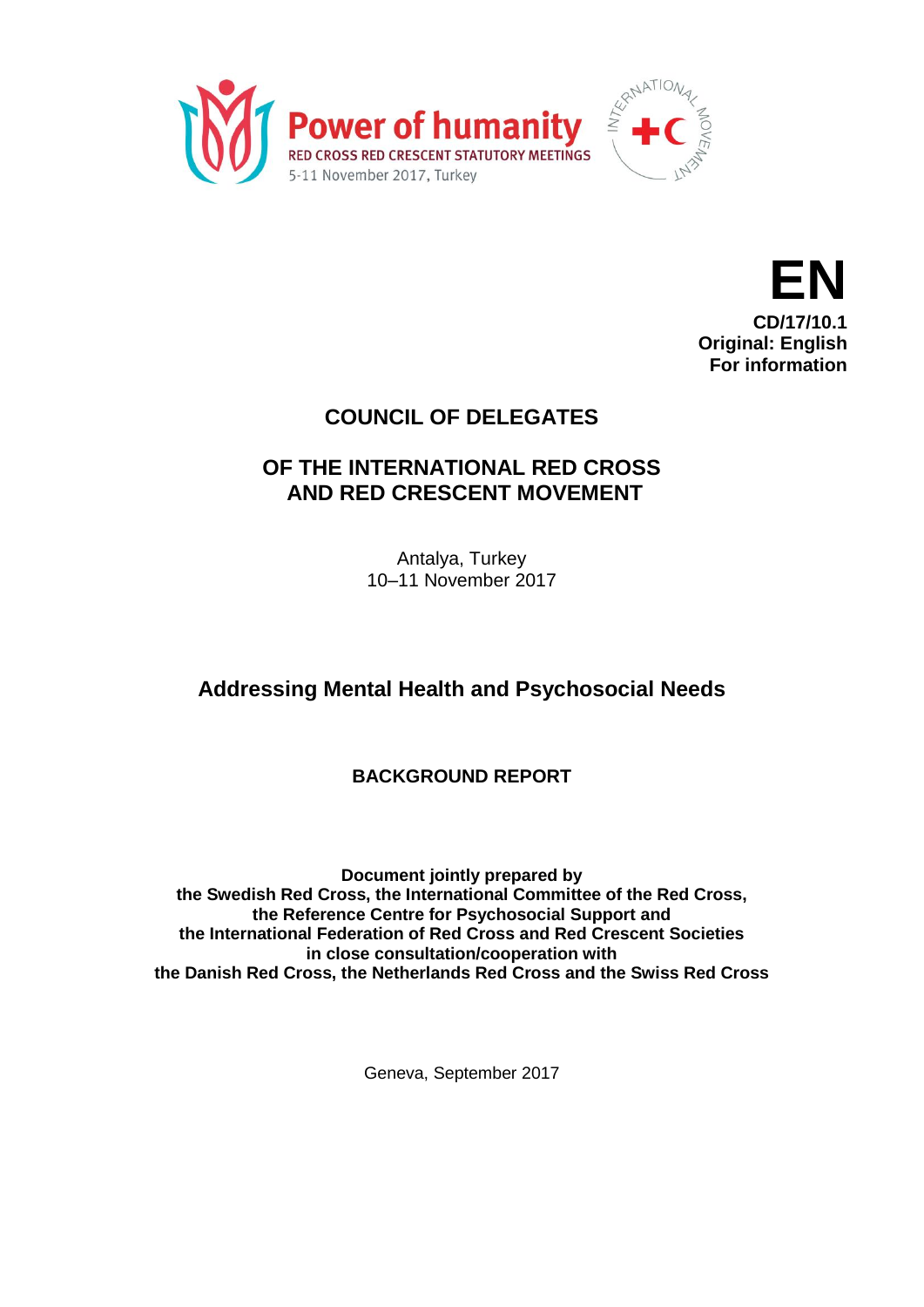#### **EXECUTIVE SUMMARY**

The purpose of this background report is to provide key contextual information to the Council of Delegates in order to support the adoption of the Resolution on Addressing Mental Health and Psychosocial Needs.

Armed conflicts, natural disasters and other emergencies, including those arising as a result of migration, give rise to great mental health and psychosocial needs among millions of men, women, boys and girls around the world. Even though people generally show great resilience in such situations, some groups face particular vulnerabilities or are at high risk of violence, exclusion or injury, which means that they may need mental health and psychosocial support (MHPSS). The humanitarian impact of unmet mental health and psychosocial needs is extensive, affecting not only individuals but also whole communities, populations and societies. While needs are currently increasing, mental health and psychosocial support is still not a high priority in the humanitarian field. To improve humanitarian responses to mental health and psychosocial needs in contexts of armed conflicts, natural disasters and other emergencies, including those arising as a result of migration, greater commitment is needed in order to respond to the situation and ensure coherence and collaboration within the Movement.

An important step in this direction is the adoption of this Resolution, which calls for the following action:

- address the mental health and psychosocial needs of affected populations that arise as a consequence of armed conflicts, natural disasters and other emergencies, including those arising as a result of migration;
- address the mental health and psychosocial needs of staff and volunteers;
- draw greater global attention to the mental health and psychosocial needs of affected populations that arise as a consequence of armed conflicts, natural disasters and other emergencies;
- develop a Movement policy harmonizing responses in this field for the 2019 Council of Delegates;
- explore other ways of putting this on the agenda of the 33rd International Conference.

#### **1) Introduction**

One in four people are affected by mental disorders at some point in their lives, according to the World Health Organization. While recognizing the mental health and psychosocial needs in every community and society across the world and the important work that the different components of the Movement do to address those needs, mental health and psychosocial needs in situations of armed conflict, natural disasters and other emergencies, including situations of migration, are of particular concern to the Movement. These situations exacerbate existing vulnerabilities and give rise to specific protection concerns that are likely to increase the mental health and psychosocial needs in a given context. According to the United Nations, more than 141 million people are currently in need of humanitarian assistance, and the gap between needs and available resources continues to grow. One key factor is the duration of many complex emergencies, including protracted armed conflicts, where widespread disrespect of international humanitarian law by States and non-State armed groups results in death, physical and psychological harm and displacement. In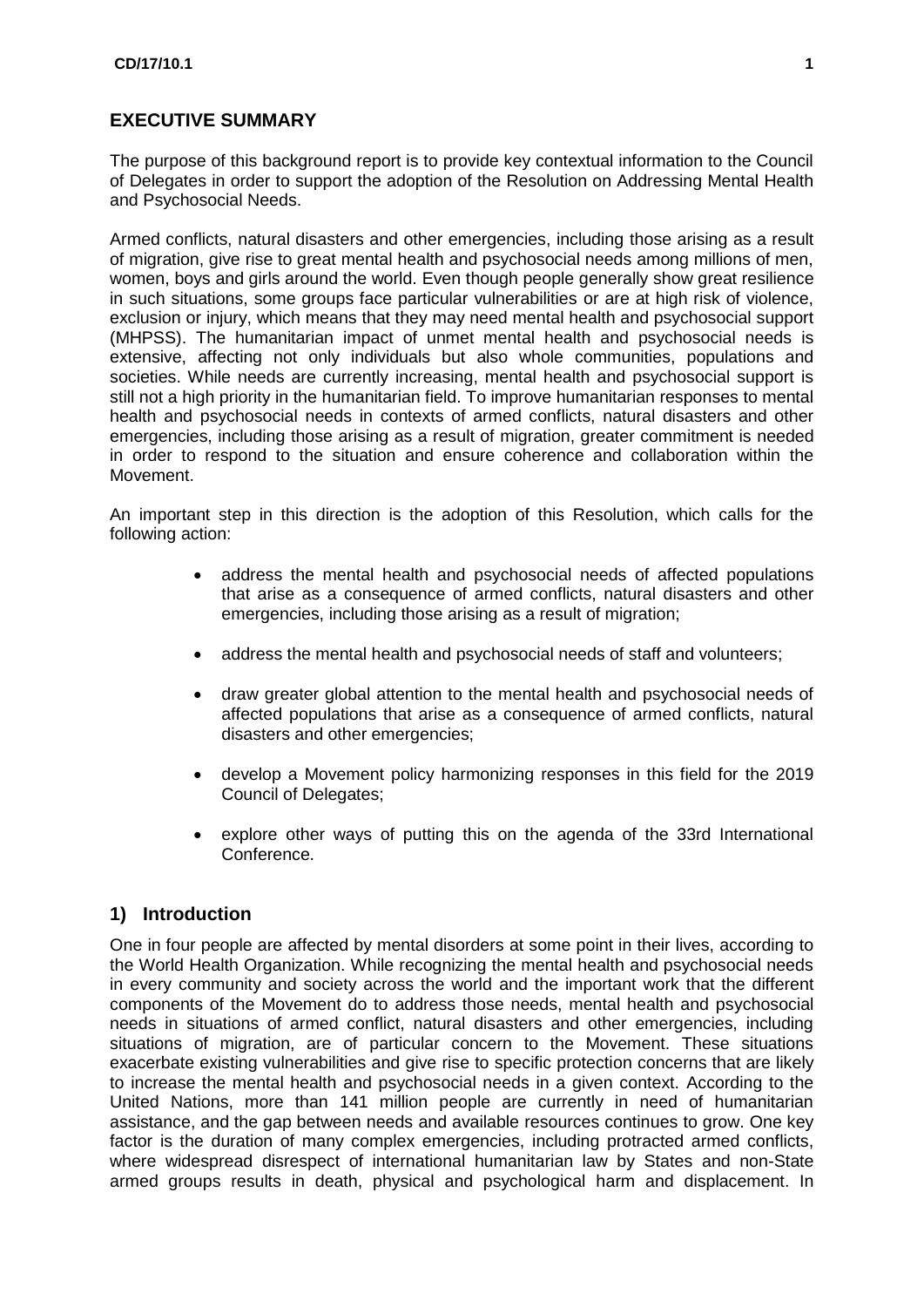addition to those affected by armed conflicts, millions of people are in need of assistance and protection as a result of natural disasters and other emergencies, including those arising as a result of migration and displacement. Displacement has reached unprecedented levels during the past few years; according to the United Nations, 65.6 million people are forcibly displaced across the world.

Behind these numbers are millions of men, women, boys and girls around the world facing great mental health and psychosocial needs. Populations affected by armed conflicts, natural disasters and other emergencies are often exposed to extremely distressing experiences, such as the loss of loved ones, home and property, livelihoods and dignity, sexual and gender-based violence, war atrocities and torture. People generally face particular vulnerabilities or will be at high risk of violence, exclusion, or injury. This means that they may need mental health and psychosocial support (MHPSS), which aims to assist existing individual and community systems and coping mechanisms. While needs are currently increasing at the global level, MHPSS is still not high enough on the humanitarian agenda.

States have the primary responsibility to address the assistance and protection needs of people. There is, however, often very limited access to integrated MHPSS services in armed conflicts, natural disasters and other emergencies, and the components of the Movement therefore play an important complementary role. Alongside health-care professionals, there are important community actors who can make a difference for people in vulnerable situations: frontline responders, volunteers and members of the affected population are key actors in mitigating psychosocial effects after severe events and strengthening the resilience of individuals in their community. Every day around the globe, Red Cross and Red Crescent volunteers support populations and individuals affected by armed conflicts, natural disasters and other emergencies by providing basic psychological and psychosocial support, promoting existing individual and community coping mechanisms, building resilience and referring people to mental health services when needed. However, mental health and psychosocial needs greatly exceed response capacity in armed conflicts, natural disasters and other emergencies. Even when mental health services are in place, they tend to be limited in scope. Skilled practitioners able to provide comprehensive and effective mental health services are few and far between.

The Resolution on Addressing Mental Health and Psychosocial Needs therefore calls for a strengthened commitment to meeting the mental health and psychosocial needs of affected populations that arise as a consequence of armed conflicts, natural disasters and other emergencies. Furthermore, the Resolution calls for a joint Movement policy on this issue, which will provide clarity on current gaps and harmonize existing Movement approaches and tools for addressing the mental health and psychosocial needs of affected populations. This will strengthen coherence and collaboration within the Movement and, in turn, lead to a stronger Red Cross and Red Crescent Movement with an improved position to influence global policy-making in this area. This will ultimately lead to improved prevention, assistance and protection work for affected populations worldwide and enhanced care for staff and volunteers.

This Resolution is aligned with International Federation of Red Cross and Red Crescent Societies (IFRC) Strategy 2020 and International Committee of the Red Cross (ICRC) Strategy 2015–2018 and complements other institutionalized strategies. In addition, the Movement has expressed its commitment to respond to the mental health and psychosocial needs of affected populations on several occasions, as described in further detail below. The IFRC "Psychological Support Policy" dates back to 2003 but has only been adopted by the Governing Board. It does not therefore apply to the entire Red Cross and Red Crescent Movement, including the ICRC, and there is no corresponding ICRC policy on this matter. MHPSS is, however, reflected in the ICRC's 2014–2018 Health Strategy. At present, there are no harmonized frameworks that recognize the mental health and psychosocial impact of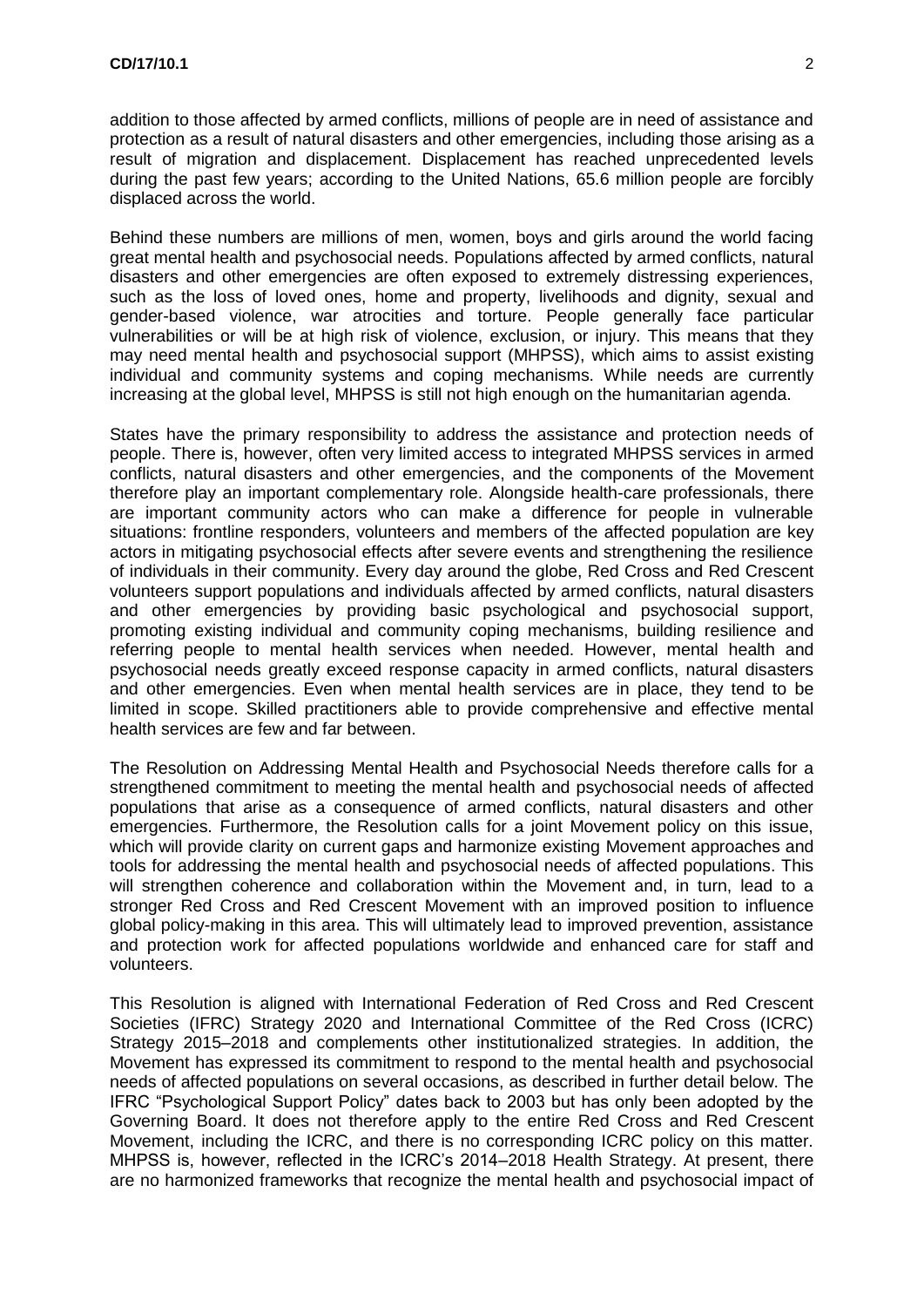armed conflicts, natural disasters or other emergencies and provide guidance on how to provide care, support and address stigma within the Movement. There is a need for a contemporary framework for the entire Movement, addressing the extent of the problem, harmonizing approaches and providing common direction.

This Resolution is also linked to important initiatives external to the Movement, including the Sustainable Development Goals (SDGs). More specifically, the Resolution is linked to SDG Goal 3, target 4: "Reduce by 1/3 premature mortality from non-communicable diseases through prevention and treatment and the promotion of mental health and well-being." SDG Goal 3, target 8, is also relevant to this Resolution: "Achieve universal health coverage, including financial risk protection, access to quality essential health-care services and access to safe, effective, quality and affordable essential medicines and vaccines for all", as mental health is included in universal health coverage for all.

### **2) Background**

Addressing mental health and psychosocial needs is not new to the Movement. In 1957, at the 19th International Conference, the mental health services of National Societies were recognized in a resolution. The 25th International Conference in 1986 urged National Societies to give medical, psychological and social assistance to victims of torture. In 1991, the General Assembly decided to specifically address psychological support to victims of disasters and stressful life events. In this decision, it was recognized that the assistance of the Movement had focused mainly on physical and material needs, but that most Red Cross and Red Crescent volunteers had always provided moral support and comfort to the people they assist. It was also recognized that equal attention should be given to mental and physical aspects of human suffering. National Societies were thus recommended to assess unmet needs and identify priorities in psychological support activities. They were also urged to recognize the need for the integration of comprehensive psychological support programmes. All components of the Movement were urged to consider including psychological support in appeals for relief and development.

Mental health and psychosocial support have been addressed in subsequent decisions and appeals, but there is no comprehensive Movement-wide approach and strategy. In June 2015, a Movement Consultation on the Psychological Effects of Armed Conflicts and Violence was organized jointly by the Swedish Red Cross, the IFRC and the ICRC with the aim of exploring how these challenges had been addressed by the Movement and how the response could be improved in the future. With a view to increasing awareness about these challenges within the Movement and among States, the Swedish Red Cross and the Danish Red Cross, together with the IFRC, organized a side event at the 32nd International Conference. There was a strong consensus that the Movement's engagement on this issue must be increased.

#### **3) Analysis / Progress**

Armed conflicts, natural disasters and other emergencies give rise to great mental health and psychosocial needs. Most people will experience psychological distress following such events, and they may experience feelings of anxiety, hopelessness, lack of support or loss of control, among others. The majority will recover using their own resources, but a smaller, although still significant, group of people will develop mild to moderate mental disorders in these situations, which often means that they become extremely vulnerable. The World Health Organization estimates that after an acute onset major emergency, around 10–15% of the population will develop mild to moderate mental disorders, including mood and anxiety disorders, and 3–4% will develop severe mental disorders. This may, of course, vary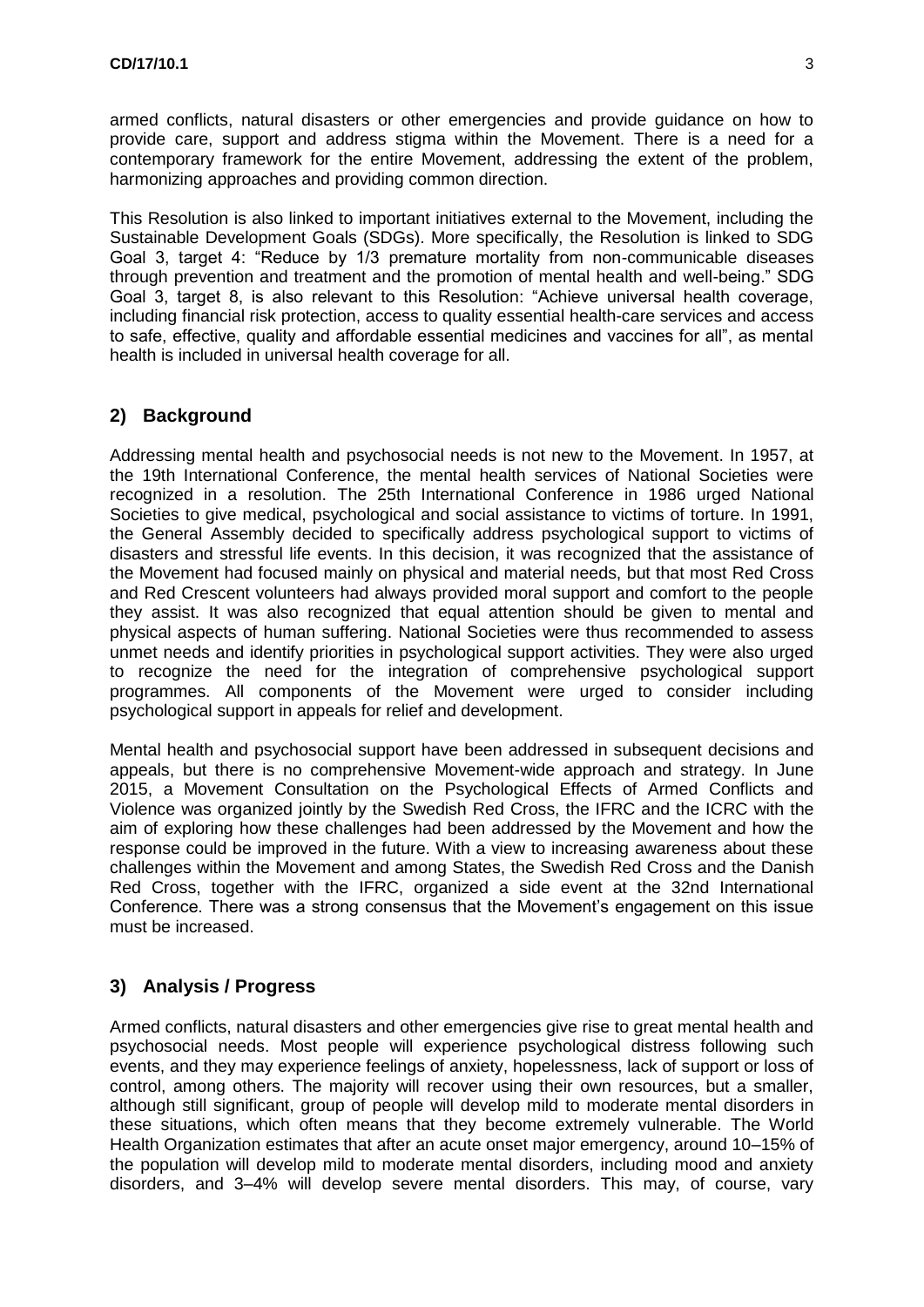depending on the particular context. A study conducted in Afghanistan in 2003 documented that 38% of adults showed symptoms of depression, 52% showed anxiety symptoms and 20% showed PTSD symptoms. A recent Swedish Red Cross study in 2016 documented that one in three newly settled refugees from Syria and 32–53% of asylum seekers from Syria, Eritrea and Somalia showed symptoms of depression and/or PTSD. These figures alone call for increased attention to MHPSS services.

In addition to causing direct psychological suffering, armed conflicts, natural disasters and other emergencies often also damage or destroy the social and community support systems and material resources that affected people need in order to cope, recover and exercise their resilience. It is therefore of great importance to strengthen coping mechanisms and individual resilience as well as community resilience and to ensure access to integrated MHPSS services for affected people. This is important in order to preserve and restore the resilience and well-being of the affected population, but also with a view to facilitating their active involvement in recovery processes.

While the majority of persons suffering distress after an emergency will recover using their own resources, others require focused psychosocial support and/or mental health services. There has been a shortage of high-quality scientific studies on the effectiveness of these interventions in emergencies, owing partly to the challenges of conducting research in such contexts. In the last few years, however, a rapidly growing body of evidence has shown the effectiveness of mental health and psychosocial interventions after armed conflicts, natural disasters and other emergencies. It is important that these findings are translated into practice in the Movement, and a joint policy on this matter will be instrumental in facilitating the process.

In the context of armed conflicts, natural disasters and other emergencies, Red Cross and Red Crescent staff and volunteers are exposed to trauma, loss and devastation, injury and even death. They may find themselves comforting survivors in the initial phases of shock and grief and providing survivors of violence with their first encounter with someone who can understand and give a human perspective to inhumane actions. Staff and volunteers may work long hours in challenging emergency environments, often putting aside their own needs. Additionally, as members of affected communities, volunteers often work close to home and may experience the same losses and grief in their families and communities as the people they are supporting. Even though they often possess incredible resilience, volunteers tend to experience higher levels of psychological distress than professional workers, and research has shown that their distress levels are similar to those observed among direct survivors. It is therefore of great importance that this Resolution cover the mental health and psychosocial needs of staff and volunteers as they are themselves part of the affected population.

At the 2015 Movement Consultation on the Psychological Effects of Armed Conflicts and Violence in Stockholm and the side event at the 32nd International Conference, it was concluded that there is a need to harmonize the Movement's policies and operational work in this field and that the Movement has an important role to play in mobilizing global attention. This can be done by engaging in and supporting activities aimed at better understanding and documenting the psychological consequences and needs of those affected and supporting and further developing activities and methods to address psychological effects. Furthermore, these events resulted in several recommendations:

- it is important to have evidence and research-based facts to mobilize and advocate for change;
- there is a need to map knowledge, tools and programmes that are already implemented and share experience in the Movement and beyond;
- there is a need to harmonize approaches in the Movement;